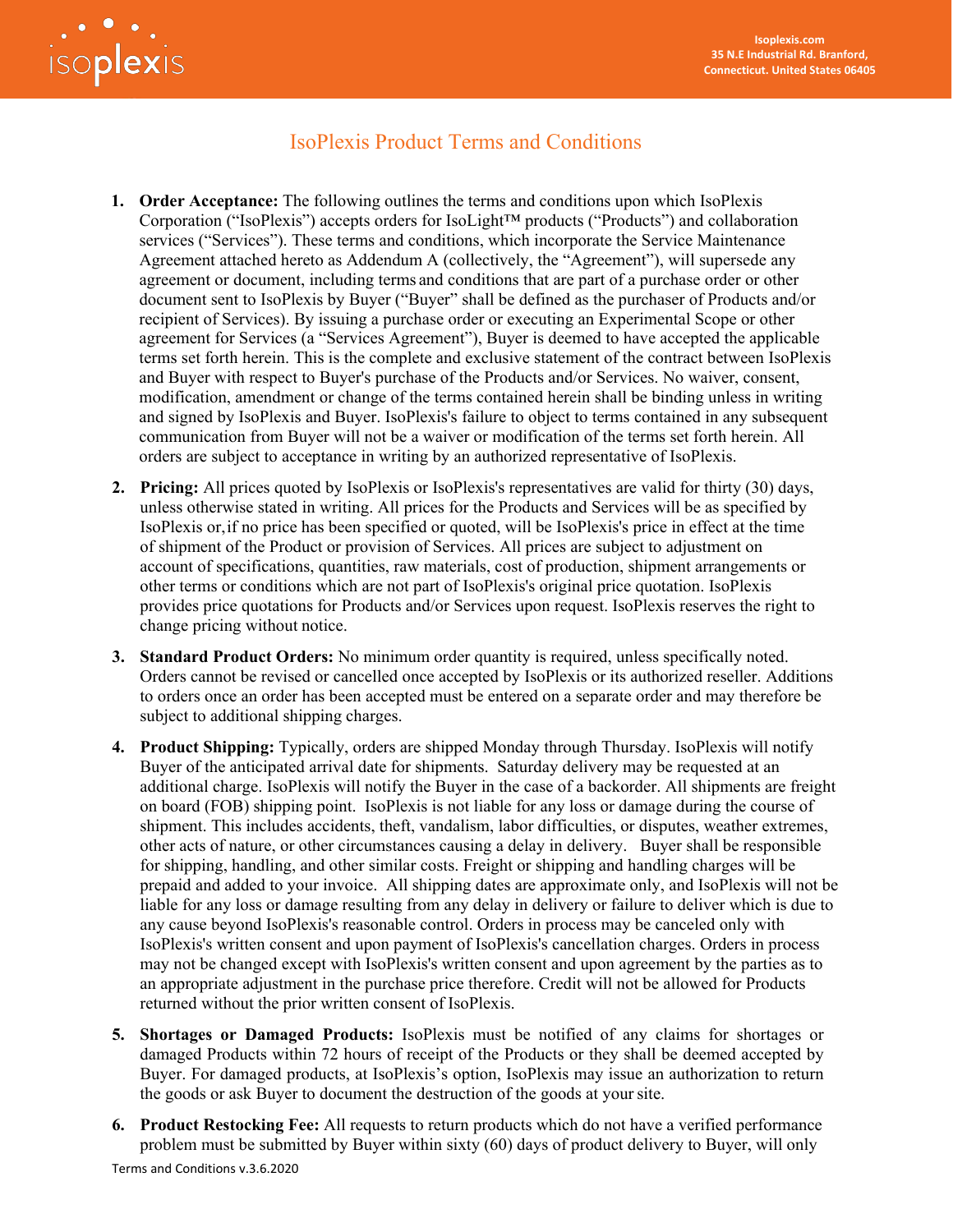

be accepted by IsoPlexis in the event that the product is in undamaged, like-new condition as of the time of such return, and will be subject to a restocking fee of 25% of the purchase price. If IsoPlexis makes a shipping error, the product can be returned at IsoPlexis's expense, and no restocking fee will apply.

- **7. Payment Terms:** Terms for payment for Products and Services are net 30 days from date of invoice. IsoPlexis shall have the right to delay shipment or suspend performance if payment under any agreement or order between Buyer and IsoPlexis is not received when due or is rescinded. Buyer represents and warrants that it has funds or authorized funding for all payments to be required under any purchase order placed or agreement executed with IsoPlexis. If Buyer fails to pay any invoice when due, IsoPlexis may also charge Buyer a late payment charge equal to the lesser of one and onehalf percent (1.5%), or the maximum permissible rate under Delaware law, per month on the outstanding balance. If you are a tax-exempt agency, please submit a copy of your tax exemption certificate with your purchase order or fax a copy to IsoPlexis Accounting or email to [accounts@isoplexis.com.](mailto:accounts@isoplexis.com)
- **8. Taxes and Other Charges:** Prices for the Products and Services exclude all sales, value added, and other taxes and duties imposed with respect to the sale, delivery, or use of any Products or Services covered hereby, all of which taxes and duties shall be paid by Buyer. If Buyer claims any exemption, Buyer must provide a valid, signed certificate or letter of exemption for each respective jurisdiction.
- **9. Title to Products:** Notwithstanding any other terms herein and subject to IsoPlexis's right to stop delivery of Products in transit, title to and risk of loss of the Products will pass to Buyer upon delivery of possession of the Products by IsoPlexis to the carrier; provided, however, that title to any software incorporated within or forming a part of the Products shall at all times remain with IsoPlexis or its licensors, as the case may be.
- **10. Product Use Limitations:** IsoPlexis sells Products and Services that provide data analysis for research use only. IsoPlexis is not liable for misuse of any product or Service deliverable or for any use not expressly described in the Product documentation or Services Agreement, including any use for diagnostic purposes. Note that all Product and Service sales are to direct end users for their internal use only and are not for resale. Individual Product components cannot be sold or used separately.
- **11. Special Orders and Custom Configuration:** Special orders and custom configuration products ("Custom Products") are warranted only to conform at the time of delivery to the carrier as to the quantity and contents stated on the product label. There are no warranties, express or implied, that extend beyond the description of the label on Custom Products. Buyer recognizes that IsoPlexis has manufactured Custom Products at the instruction and to specifications provided by Buyer and has not independently tested the Custom Products for any characteristics other than those set forth on the label. Buyer takes all responsibility for confirming the appropriateness of Custom Products for Buyer's intended use. Buyer represents and warrants that it has all rights necessary for the manufacture and use of the Custom Products with respect to all of Buyer's specifications, instructions, and all related materials and information provided by Buyer. Buyer shall indemnify and hold harmless IsoPlexis against any claims, losses or damages relating to Buyer's failure to procure and obtain sufficient rights and licenses with respect to Custom Products. IsoPlexis's sole liability in the event that a product does not conform to the quantity and contents stated on the product label is limited to either replacement of the products or refund of the purchase price. IsoPlexis is not liable for property damage, personal injury or economic loss caused by Custom Products. Notwithstanding anything to the contrary in these terms and conditions, IsoPlexis makes no representations or warranties with respect to any specifications, instructions, materials or information provided by Buyer for use with Custom Products or as to the performance of Custom Products when used with such materials.

Testing of Custom Products, where possible, may be available for an additional fee.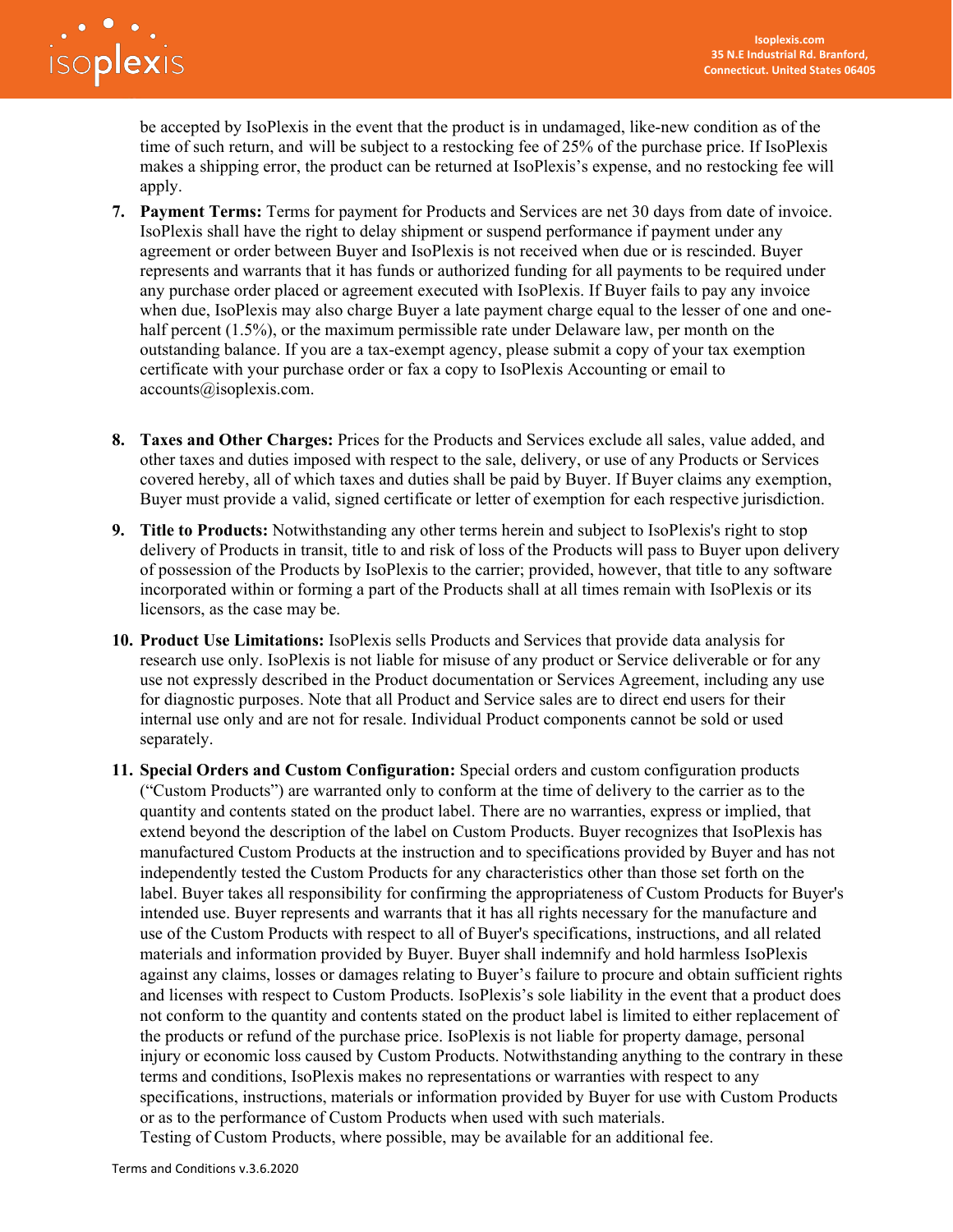

**12. Information Provided to Third Party Suppliers:** IsoPlexis may provide your information to suppliers of hardware and software included in its Products, or to integrators or other subcontractors whom IsoPlexis uses to manufacture or ship Products to you. This information is limited to product,

purchase date, customer name and address and is provided to our third-party suppliers for warranty claim or recall purposes.

**13. Software.** With respect to any software incorporated in or forming a part of the Products hereunder, IsoPlexis and Buyer intend and agree that such software products (and all related documentation) are being licensed and not sold, and that the words "purchase", "sell" or similar or derivative words are understood and agreed to mean "license", and that the word "Buyer" or similar or derivativewords are understood and agreed to mean "licensee". Notwithstanding anything to the contrary contained herein, IsoPlexis or its licensor, as the case may be, retains all rights and interest in software provided hereunder, including the intellectual property rights therein and thereto (including without limitation, all patent rights, design rights, copyrights and trade secret rights).

Pursuant to the IsoPlexis Software License Agreement that shall be effective as of the date of installation of the Product, IsoPlexis will grant to Buyer a single, royalty-free, non-exclusive, nontransferable license, without power to sublicense, to use software provided hereunder solely for Buyer's own internal business purposes on the hardware products provided hereunder and to use the related documentation solely for Buyer's own internal business purposes. Buyer may purchase additional licenses may for additional end users to the extent specified in an Order. All licenses shall terminate when Buyer's lawful possession of the hardware products provided hereunder ceases, unless earlier terminated as provided herein or in the IsoPlexis Software License Agreement. Buyer agrees to hold in confidence and not to sell, transfer, license, loan or otherwise make available in any form to third parties the software and related documentation provided by IsoPlexis. Buyer may not disassemble, decompile or reverse engineer, copy, modify, enhance or otherwise change or supplement the software products provided hereunder without IsoPlexis's prior written consent. IsoPlexis will be entitled to terminate this license if Buyer fails to comply with any term or condition herein or in the IsoPlexis Software License Agreement. Buyer agrees, upon termination of this license, immediately to return to IsoPlexis all software and related documentation provided hereunder and all copies and portions thereof.

Certain of the software products provided by IsoPlexis may be owned by one or more third parties and licensed to IsoPlexis. Accordingly, IsoPlexis and Buyer agree that such third parties retain ownership of and title to such software. The warranty and indemnification provisions set forth herein shall not apply to software owned by third parties and provided hereunder.

- **14. Buyer's Use of Product:** Buyer hereby grants to seller a nonexclusive, worldwide, unrestricted, royalty free, fully paid-up license, with the right to grant and authorize sublicences, under any and all patent rights in inventions comprising modifications, extensions, or enhancements made by buyer to the products or any portion of the products or to the manufacture or use of the products or any portion of the products ("improvement patents"), to make, have made, use, import, offer for sale or sell any and all products or components; exploit any and all methods or processes; and otherwise exploit improvement patents for all purposes. notwithstanding the foregoing, "improvement patents" specifically excludes patent claims conceived and reduced to practice by buyer consisting of methods of sample preparation, methods of conjugating beads to analytes, the composition of matter of the specific chemistries of the assays developed by buyer, and methods of performing the assays (i.e., the protocol for the assay).
- **15. Compliance with Laws**: Isoplexis and Buyer represent and agree that each will comply with all applicable laws, rules and regulations applicable to: (a) the purchase or sale of Products; and/or (b) the provision and receipt of, or collaboration related to, Services. Buyer may not transfer to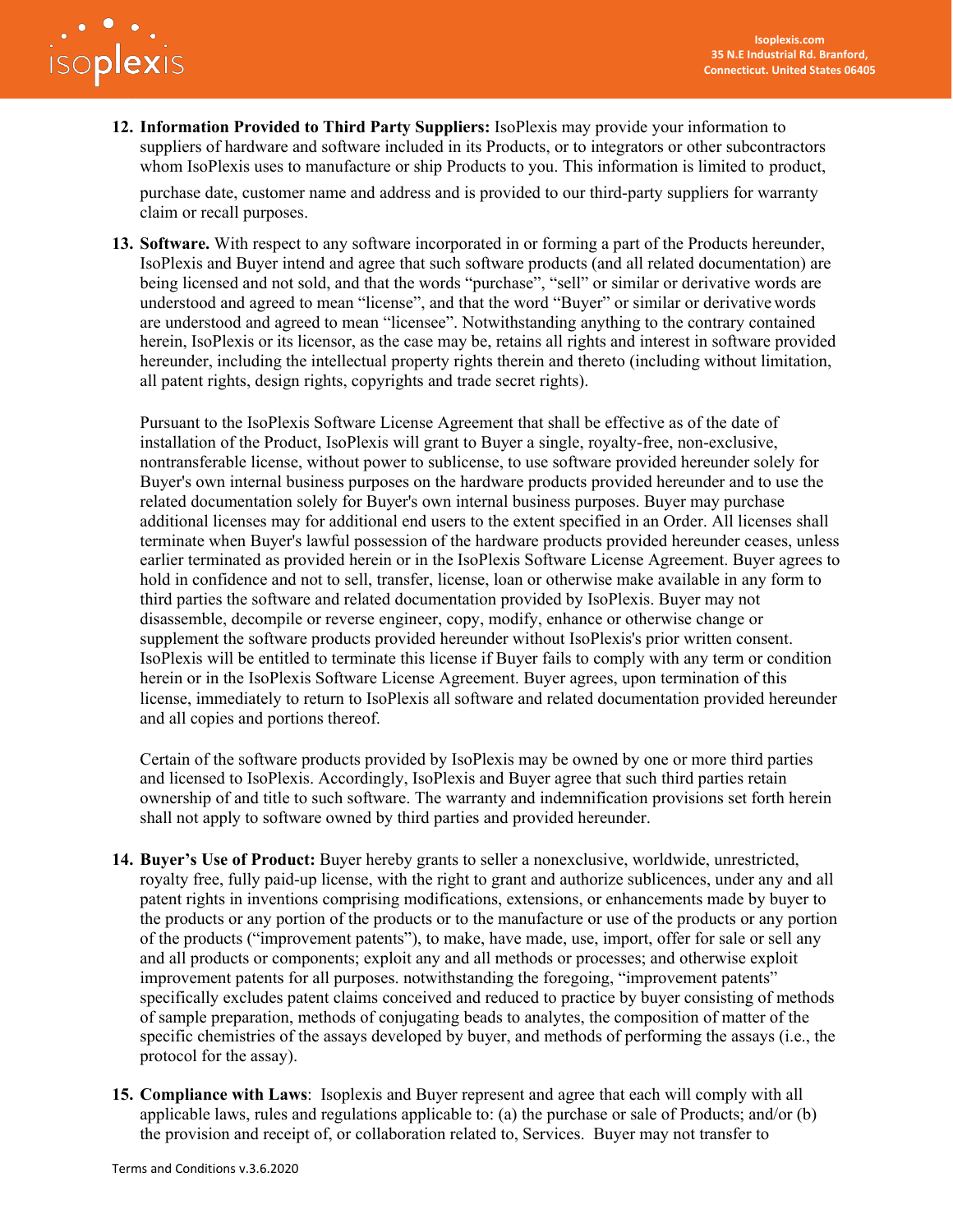IsoPlexis any protected health information (PHI) as such term is defined by the Health Insurance Portability and Accountability Act of 1996 (HIPAA) and the regulations promulgated thereunder. Isoplexis shall use any material provided by Buyer for any purpose except for the performance of services, and will do so at its own facilities and shall not provide access to or distribute any such material to any third party other than as may be expressly permitted by Buyer from time to time in writing.

**16. Product Warranties:** IsoPlexis warrants that its Products will perform in accordance with the specification described at [www.isoplexis.com](http://www.isoplexis.com/) or in the case of Custom Products, the specifications agreed to at the time the order is taken. The warranty period for products is 12 months and covers service Monday through Friday 8:00 AM – 5:00 PM local time. The twelve-month warranty will begin: (1) for Products that come with IsoPlexis provided installation upon installation or thirty days after the date of shipment, whichever occurs first, or (2) for Products that are sold to be installed by the customer seven weekdays after the date of shipment. Only the original Buyer of the Product may enforce this warranty and this warranty applies only to Products purchased and installed in the United States by an authorized IsoPlexis service representative or another party approved by IsoPlexis. For Products that come with IsoPlexis-provided installation, IsoPlexis will install its Product after shipment or reimburse Buyer for actual costs incurred to have a third party install the Product. The maximum reimbursement to Buyer for third-party installation varies with the type of Product. Any third-party installer must be approved in writing by an authorized representative of IsoPlexis prior to installation for warranty to become effective. Subject to the Service terms below, Buyer will replace or repair, at its option free of charge, any Product or part, excluding consumable items, which fails within the warranty period, due to defects in materials or workmanship, provided that the Product has been operated at all times in accordance with the instruction manual and user's guide by, or under the direct supervision of, a [qualified operator who has completed the IsoPlexis training course]for the Product or completed the self-training prior to operating the Product. The warranty terms for each type of Product are set forth below and are described in detail in the Service terms section of this document. Only the unexpired original warranty period on the Product shall be in effect on any replacement parts, which may be new or reconditioned at the discretion of IsoPlexis. Products not manufactured by IsoPlexis are not covered by this warranty, but instead will carry any pass-through warranty which is directly available to Buyer from the specified manufacturer or supplier.

| <b>Product Model</b> | <b>Warranty Period</b> | <b>Preventive Maintenance Visits</b><br>during Warranty |
|----------------------|------------------------|---------------------------------------------------------|
| IsoLight             | 1 Year                 | per<br>Term                                             |

**17. Options, Accessories, or Upgrades Warranties:** IsoPlexis offers warranties of varying periods on its options, accessories, software or upgrades. Those purchased at the same time as the Product are included in the Product warranty and will be covered by the Service Maintenance Agreement attached hereto as Addendum A, and any subsequently purchased Service Maintenance Agreements, however upgrades are not automatically included. Options purchased after the initial Product purchase will assume the remaining warranty or Service Maintenance Agreement of the original Product, unless the purchase occurs during the last three months of the system warranty or Service Maintenance Agreement, or later, in which case it will be considered a standalone purchase and will receive a 90 day warranty from the date of installation or a 120-day warranty from the date of shipment, whichever occurs first.

## **18. Spare Parts Warranties:**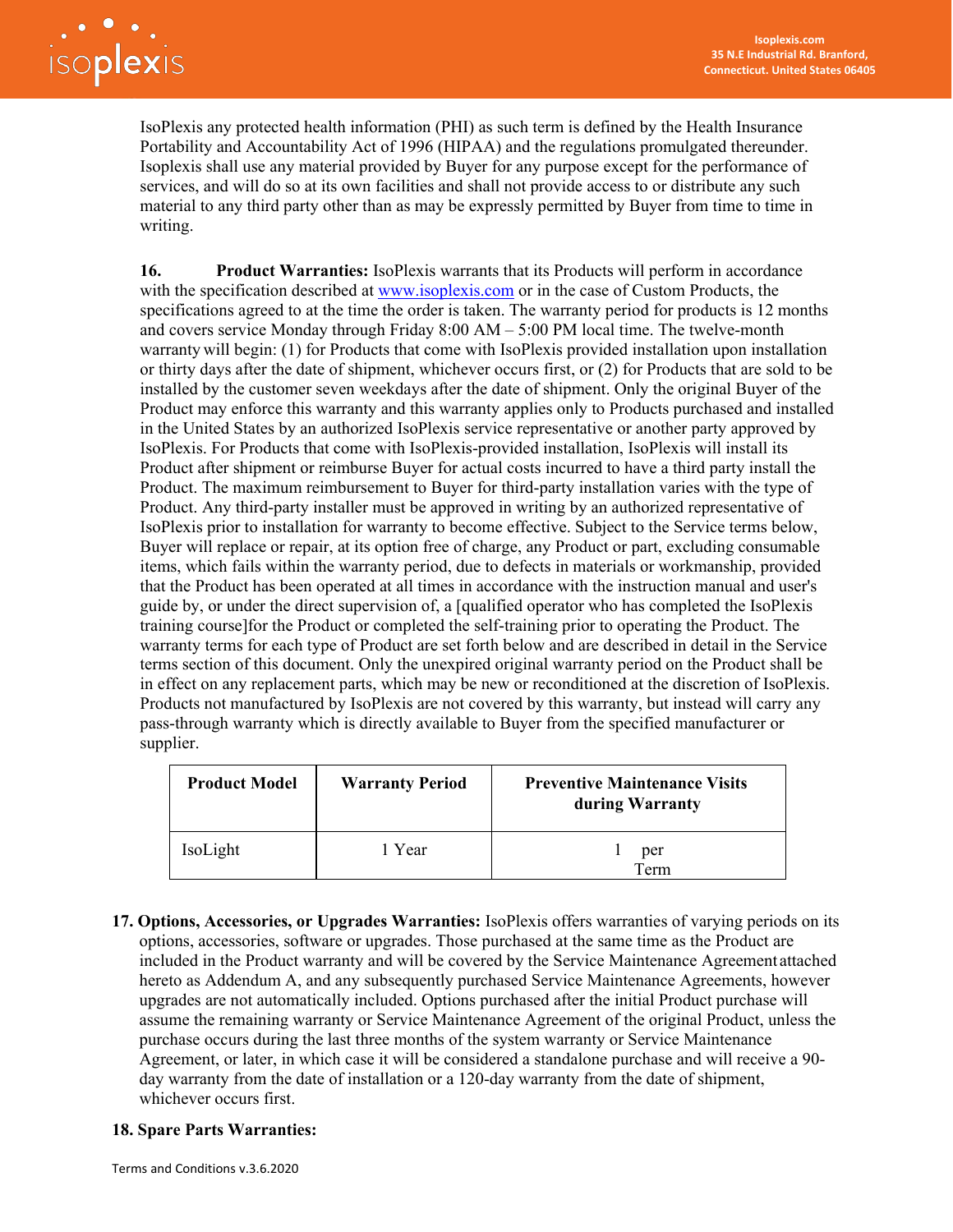

- A. **Installation by an Authorized IsoPlexis Service Representative:** Parts are warranted for 90 days after installation or 120 days after shipment, whichever is shorter. If a repairable part fails within the warranty period, it will be replaced at no charge. Labor and travel associated with the service visit is not covered and is billable.
- B. **Installation by Other Personnel:** IsoPlexis does not provide a warranty on parts not installed by an authorized IsoPlexis representative. No returns will be accepted or credits issued for material installed by someone other than an authorized IsoPlexis representative.

### **19. Disclaimer Applicable to All Warranties.**

**THE FOREGOING EXPRESS WARRANTIES ARE EXCLUSIVE AND IN LIEU OF ALL OTHER WARRANTIES, EITHER EXPRESS OR IMPLIED, INCLUDING WARRANTY OF MERCHANTABILITY, FITNESS FOR A PARTICULAR PURPOSE AND NON-INFRINGEMENT.**

- **20. Limitation of Liability:** IsoPlexis's entire liabilityunder this Agreement, and Services Agreement, or any Service Maintenance Agreement is limited to repair, replacement of the Product or refund of the Product purchase price, as applied in IsoPlexis's sole discretion, or, in the case of Services, to the total contract value as set forth on the applicable Services Schedule. Additional disclaimers may apply to custom products and such disclaimers will appear in the quotation or other documentation provided with a custom order. No warranties apply to Products or Services that have been misused or improperly maintained.
- **21. UNDER NO CIRCUMSTANCES WILL ISOPLEXIS OR ITS CONTRACTORS OR AGENTS BE LIABLE TO BUYER OR ANY THIRD PARTY FOR ANY INCIDENTAL OR CONSEQUENTIAL DAMAGES, INCLUDING, BUT NOT LIMITED TO, PROPERTY DAMAGE, LOST TIME, LOSS OF USE OF PRODUCT, LOSS OF PROFIT, LOSS OF BUSINESS OPPORTUNITY, LOSS OF GOODWILL, OR ANY OTHER DAMAGES RESULTING FROM USE BY BUYER OF SERVICES DELIVERABLES OR THE BREAKDOWN OR FAILURE OF ANY PRODUCT OR DELAYS IN SERVICES OR THE INABILITY TO SERVICE ANY PRODUCT, REGARDLESS OF WHETHER ISOPLEXIS (a) HAS BEEN INFORMED OF THE POSSIBILITY OF SUCH DAMAGES OR (b) IS NEGLIGENT.**
- **22. Indemnification:** Buyer acknowledges that it is fully responsible for its use of any IsoPlexis Product and/or Services and related deliverables, and agrees to indemnify, defend, and hold harmless IsoPlexis and its affiliates, officers, directors, employees, and agents (the "IsoPlexis Indemnified Parties") against any and all third party liabilities arising from such use except to the extent such liabilities arise from the infringement caused by any IsoPlexis Products (other than custom products) of any valid U.S. patent of a third party when the applicable IsoPlexis Products are used in accordance with instructions. Buyer agrees to indemnify and hold the IsoPlexis Indemnified Parties from and against any and all actions or claims brought by a third-party relating to the services and parts supplied hereunder unless Buyer can show that such third-party action involves death or personal injury and results solely from IsoPlexis's gross negligence or willful misconduct. Buyer's indemnification obligations hereunder shall include the payment of reasonable attorney's fees.
- **23. Governing Law:** Any order placed or contract made with IsoPlexis shall be governed by the laws of the State of Delaware and both parties hereby submit and waive all objections to the exclusive jurisdiction of the courts of Delaware and the federal courts located in Delaware.

#### **24. Miscellaneous.**

(a) Buyer may not delegate any duties nor assign any rights or claims hereunder without IsoPlexis's prior written consent, and any such attempted delegation or assignment shall be void. (b) The rights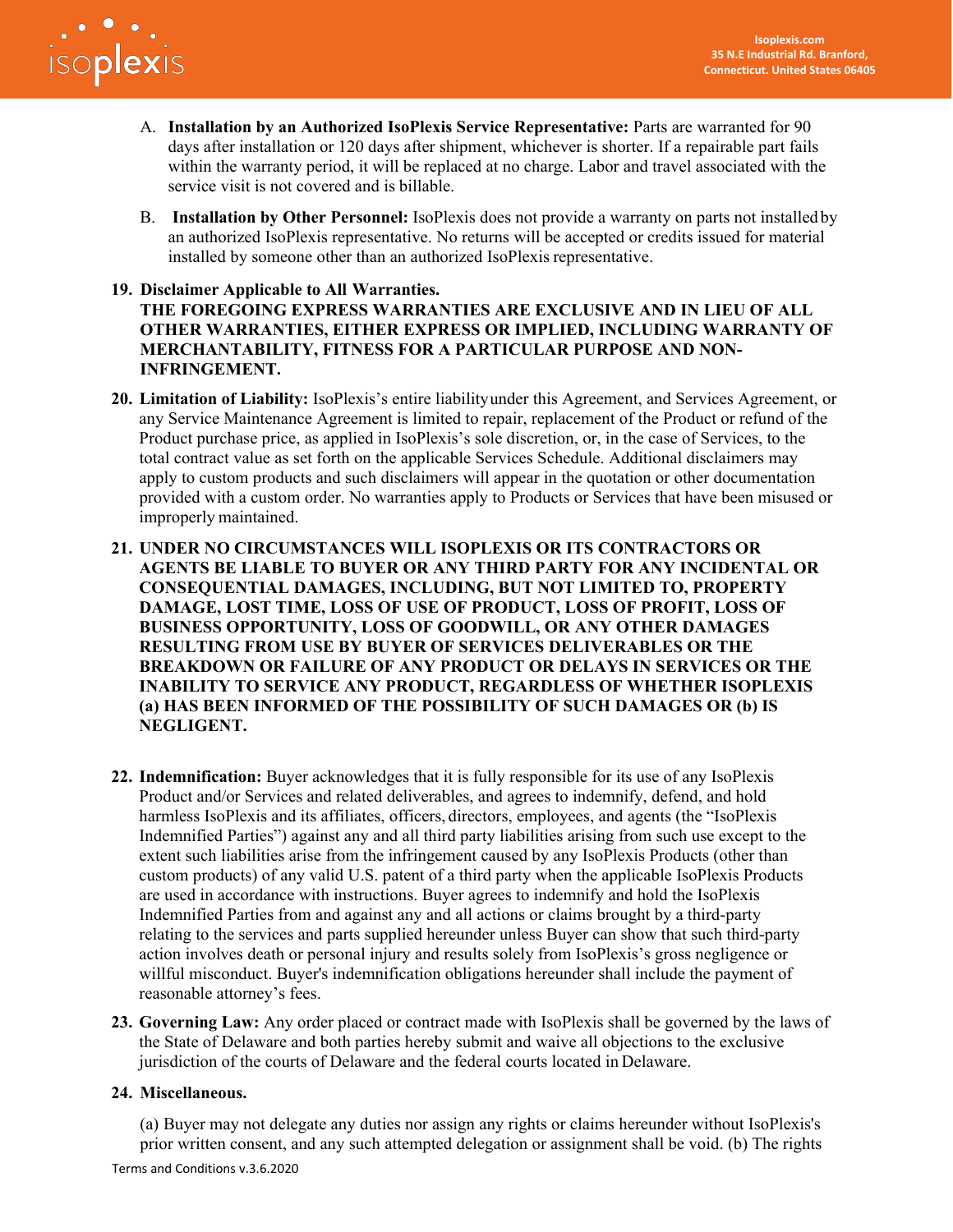

and obligations of the parties hereunder shall be governed by and construed in accordance with the laws of Delaware, without reference to its choice of law provisions. Each party hereby irrevocably consents to the exclusive jurisdiction of the state and federal courts located in New Haven County, Connecticut, USA, in any action arising out of or relating to this Agreement and waives any other venue to which it may be entitled by domicile or otherwise. (c) In the event of any legal proceeding between the IsoPlexis and Buyer relating to this Agreement, neither party may claim the right to a trial by jury, and both parties waive any right they may have under applicable law or otherwise to a right to a trial by jury. Any action arising under this Agreement must be brought within one (1) year from the date that the cause of action arose. (d) The application to this Agreement of the U.N. Convention on Contracts for the International Sale of Goods is hereby expressly excluded. (e) Inthe event that any one or more provisions contained herein shall be held by a court of competent jurisdiction to be invalid, illegal or unenforceable in any respect, the validity, legality and

enforceability of the remaining provisions contained herein shall remain in full force and effect, unless the revision materially changes the bargain. (f) IsoPlexis's failure to enforce, or IsoPlexis's waiver of a breach of, any provision contained herein shall not constitute a waiver of any other breach or of such provision. (g) Unless otherwise expressly stated on the Product or in the documentation accompanying the Product, the Product is intended for research only and is not to be used for any other purpose, including without limitation, unauthorized commercial uses, in vitro diagnostic uses, ex vivo or in vivo therapeutic uses, or any type of consumption by or application to humans or animals. (h) Buyer agrees that all pricing, discounts and technical information that IsoPlexis provides to Buyer are the confidential and proprietary information of IsoPlexis. Buyer agrees to (1) keep such information confidential and not disclose such information to any third party, and (2) use such information solely for Buyer's internal purposes and in connection with the Products supplied hereunder. Nothing herein shall restrict the use of information available to the general public. (i) Buyer shall comply with the all applicable laws, regulations, laws, treaties, and agreements relating to the export, re-export, and import of any Product. Buyer shall not, without first obtaining the required license to do so from the appropriate U.S. government agency; (1) export or re-export any Product, or (2) export, re-export, distribute or supply any Item to any restricted or embargoed country or to a person or entity whose privilege to participate in exports has been denied or restricted by the U.S. government. Buyer shall cooperate fully with IsoPlexis in any official or unofficial audit or inspection related to applicable export or import control laws or regulations, and shall indemnify and hold IsoPlexis harmless from, or in connection with, any violation of this Section by Buyer or its employees, consultants, agents, or customers. (j) Any notice or communication required or permitted hereunder shall be in writing and shall be deemed received when personally delivered or three (3) business days after being sent by certified mail, postage prepaid, to a party at the address specified herein or at such other address as either party may from time to time designate to the other.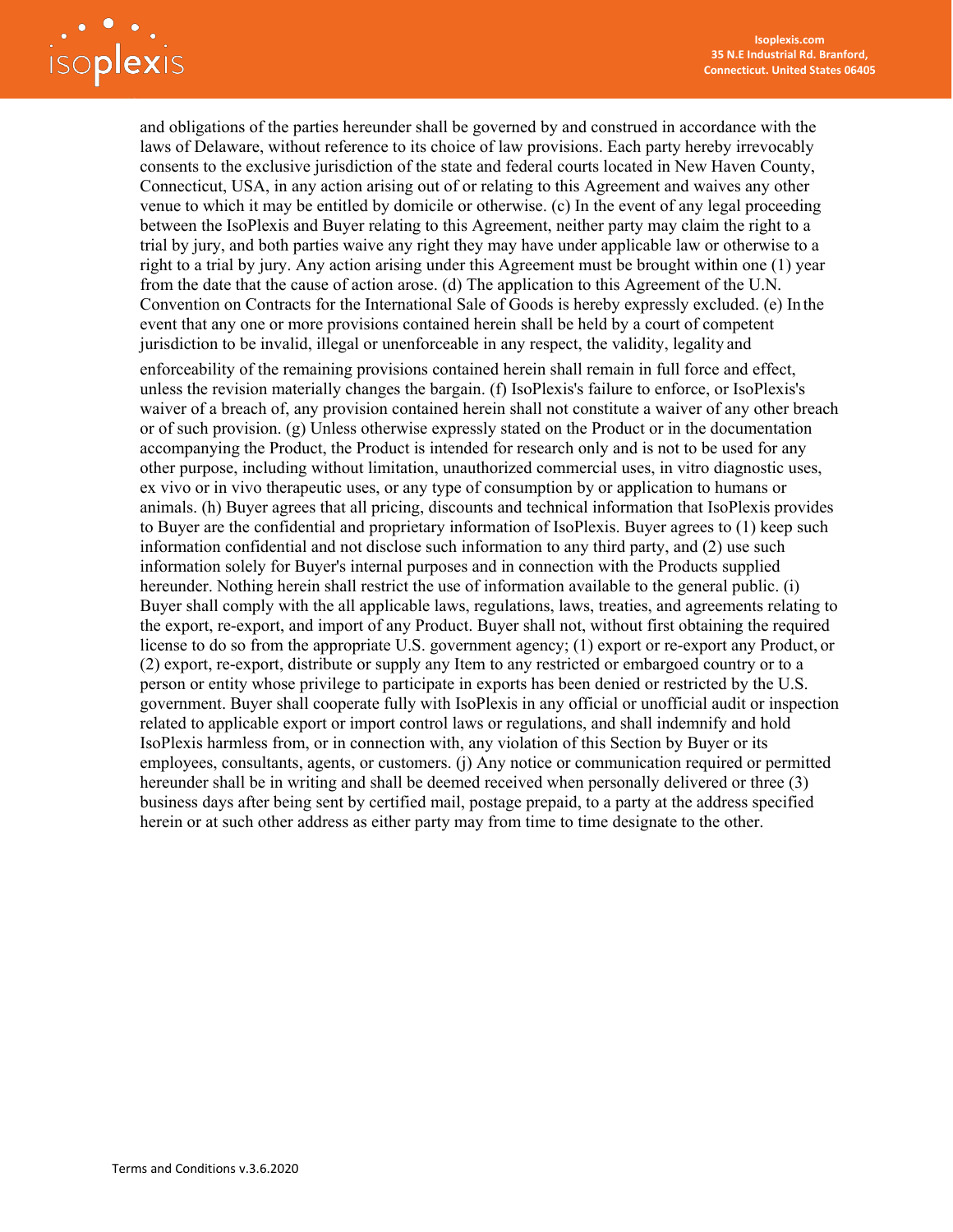

# **ADDENDUM A: SERVICE MAINTENANCE AGREEMENT**

#### **FOR ISOPLEXIS PRODUCTS**

When IsoPlexis performs service pursuant to a Product or parts warranty or statement of work, the terms and conditions of this Service Maintenance Agreement will apply.

#### **1. General.**

- A. These terms control all of the dealings between the parties relating to maintenance services provided for Products or parts. Any other document or arrangement, including any terms and conditions included as part of a purchase order sent to IsoPlexis by Buyer, which is inconsistent with the terms of this document, is not a part of the contract for service set forth in thisdocument.
- B. This Service Maintenance Agreement is not assignable or otherwise transferable by Buyer and shall not pass to the benefit of any eventual transferee of the Product(s) from Buyer.
- C. Acceptance of Buyer's request for Service Maintenance Agreement is conditioned onagreement with all the terms and conditions set out herein. By issuing a purchase order, Buyer will be deemed to have accepted these terms.
- D. This Service Maintenance Agreement may not be terminated by Buyer prior to the end ofthe applicable term (the "Term").

#### **2. IsoPlexis Responsibilities.**

- A. **Service To Be Performed:** With respect to the Products set forth in the quotation or the Product Terms and Conditions to which this Service Maintenance Agreements relates, and subject tothese terms and conditions, IsoPlexis agrees to send or make available a representative (a "Representative") to perform (a) up to 2 preventive maintenance inspections during the Term and (b) remote support and onsite visits during the Term as reasonably requested by Buyer to perform repairs. The Representative must be given full and free access to the Product(s), and provide at no charge, any other facilities and support as requested by buyer to perform needed repairs. In addition, IsoPlexis may through an authorized service provider, provide service on components and software manufactured by third parties in accordance with the warranty of such third-party manufacturer. It is the responsibility of Buyer to register all third-party products and software with the third-party for purposes of warranty and end user license. IsoPlexis may repair or replace any Product(s) at its discretion in satisfaction of its obligations hereunder.
- B. **Preventive Maintenance Inspections:** During each preventive maintenance visit, the Representative will evaluate the Product(s) performance. Calibrations, alignments and part replacement will be performed as deemed necessary by IsoPlexis to maintain theProduct(s) operation substantially in accordance with the published technical specifications for the Product(s).
- C. **Technical Support:** Buyer may obtain support by contacting IsoPlexis at  $support@isoplexis.com$ . If efforts to correct problems remotely or by telephone are unsuccessful and on-site service is requested, an IsoPlexis Representative will be dispatched to Buyer's location. IsoPlexis will respond to requests for support in a reasonably prompt period of time, subject to the availability of resources.
- D. **Parts:** IsoPlexis will provide all parts required to affect a repair covered under its service obligation, except for consumables. All defective parts must be returned to IsoPlexis. The useof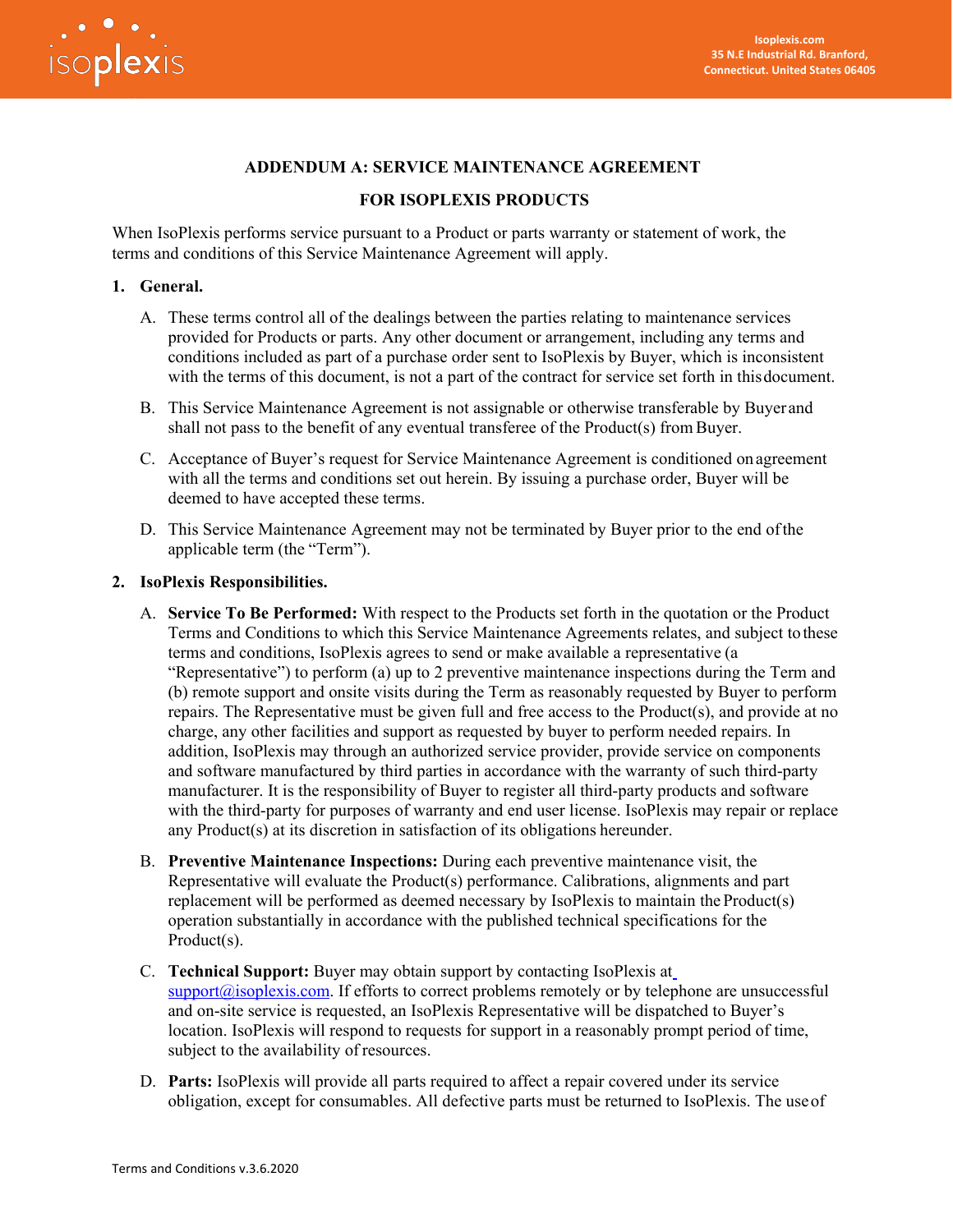

new or like-new parts will be at the discretion of IsoPlexis, and IsoPlexis is not obligated hereby to provide parts for spares or inventory or service on any such parts.

- E. **Software Revisions:** IsoPlexis may, at its discretion from time to time hereafter, issue updates and revisions to its proprietary software at no charge. Buyer shall install, or permit IsoPlexis to install, any such updates and revisions. IsoPlexis is not obligated to provide maintenance or repair services under this Agreement which result from Buyer's failure to install updates and revisions. A charge may apply for upgrades to IsoPlexis proprietary software. Updates and revisions to third party software are not provided by IsoPlexis.
- F. **Software and Firmware:** As provided in the IsoPlexis Software License Agreement, IsoPlexis warrants for the warranty period that the software and firmware sold to Buyer will conform to IsoPlexis's operation manuals current at the time of shipment to Buyer when properly installed. IsoPlexis does not warrant that the software and firmware will operate uninterrupted or error-free. Buyer's sole remedy for breach of this warranty is replacement by IsoPlexis of the nonconforming software or firmware with conforming or updated software or firmware.
- G. **Shipping & Handling:** Shipping & handling charges for replacement parts that are covered under warranty or this Service Maintenance Agreement will be at no charge to Buyer. Shipping  $\&$ handling charges for consumables and priority parts shipments are specifically excluded and will be billed to Buyer at the current IsoPlexis rate.

#### **3. Buyer Responsibilities.**

- A. Buyer shall be responsible for providing and maintaining a proper environment, includingutilities and site requirements, for the Product(s). An installation guide, detailing this information, is provided to the Buyer when the Product(s) is purchased.
- B. Buyer agrees not to alter the Product(s) without prior consultation with and written approvalfrom IsoPlexis, or use any repair parts other than those supplied or specified by IsoPlexis.
- C. Buyer agrees to have the Product(s) operated at all times in accordance with the instruction manual provided by IsoPlexis] by or under the direct supervision of a qualified operator who has completed the IsoPlexis training course .
- D. Buyer agrees to maintain a safe work environment and to comply with all applicable laws, rules and regulations relating to safety in order to ensure the safety of all Representatives and other IsoPlexis employees and agents who enter Buyer's premises. IsoPlexis may, from time to time in response to a concern over the safety of Representatives, visit Buyer's facilities in which the Representative and other IsoPlexis employees and agents perform services hereunder in order to audit safety compliance. Such audit would only occur during working hours and at a time reasonably agreed. IsoPlexis, its affiliates, personnel, agents and subcontractors shall not be required to enter potentially hazardous areas and IsoPlexis reserves the right to determinewhether and under what circumstances its personnel, agents or subcontractors shall enter any premises. In no event will IsoPlexis be obligated to perform services if it is not, in its sole discretion, satisfied with respect to safety.
- E. In the event that the Product(s) being serviced has at any time been operated in a location that falls into the category of a Biosafety Level 4 laboratory (a "BSL 4" laboratory) according tothe then-current edition of "Biosafety in Microbiological and Biomedical Laboratories" published by the U.S. Department of Health and Human Services, or that would in IsoPlexis's opinion fall into such category were it located in the United States, IsoPlexis shall have no obligation to provide any services under this Addendum. IsoPlexis, however, may at its discretion agree on mutuallyacceptable terms to assist Buyer in the engagement of third party to perform support services for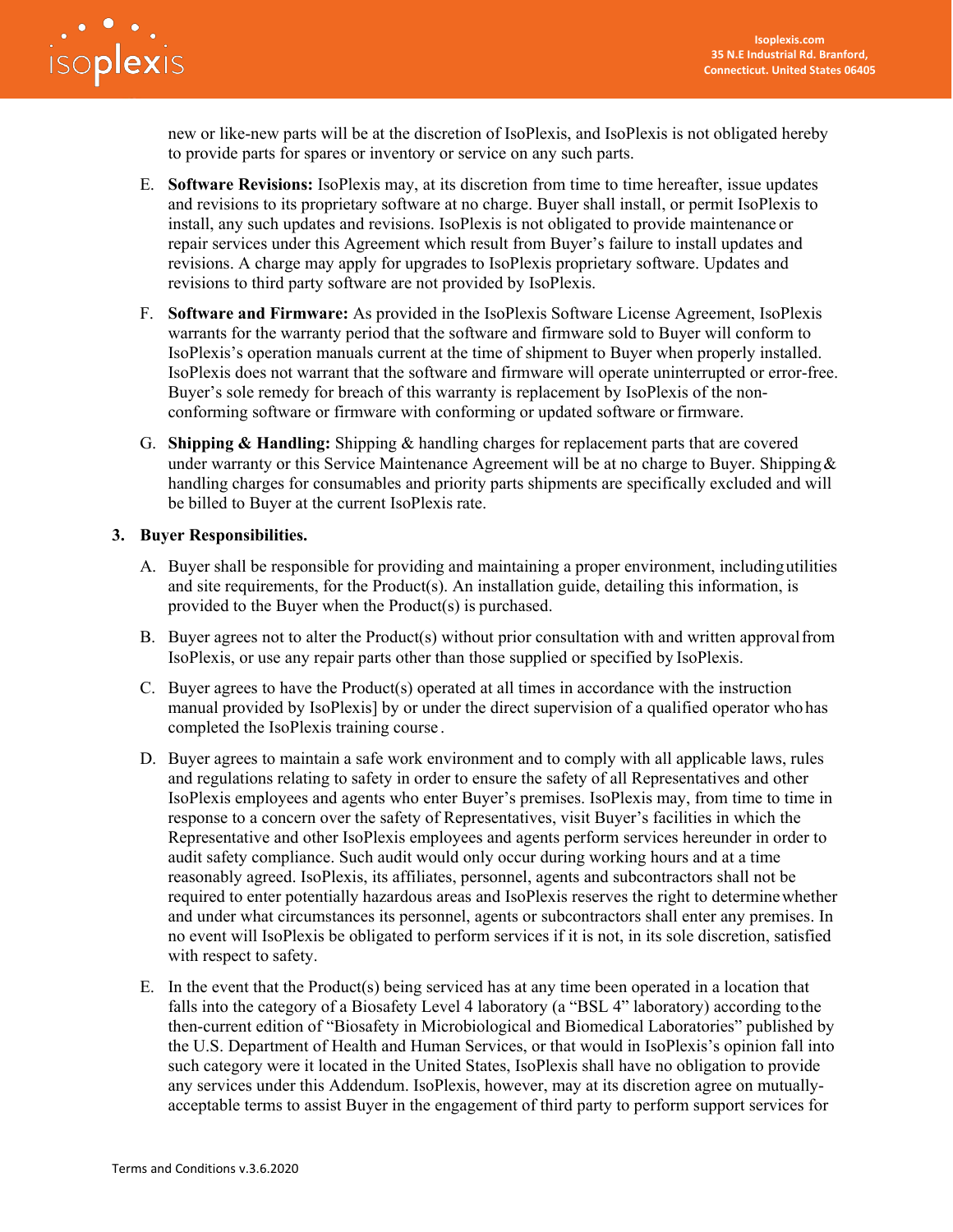# Soplexis

the Product. Any such third-party-provided services shall be provided at Buyer's sole expense, and IsoPlexis makes no warranty of any kind whatsoever with respect to the performance of any such third-party-provided Services. IsoPlexis, however, will provide Parts requested by Buyer in connection with services provided by a third party at a BSL 4 laboratory. All costs associated with removal, decontamination, and re-installation of a Product at a BSL 4 facility shall be borne by Buyer. With respect to laboratories operated under the designation Biosafety Level 3 (A "BSL 3" laboratory), IsoPlexis reserves the right to condition any provision of support services under this addendum on its evaluation of and acceptance of the conditions existing therein. Buyer agrees and shall render full cooperation, including but not limited to affirmative disclosures related to any hazards in such facilities. IsoPlexis may conduct a risk assessment based on its evaluation and either (i) require remediation to its satisfaction before any work is performed on a Product(s) located in a BSL 3 laboratory or (ii) if IsoPlexis determines that laboratory procedures and policies are inadequate to provide a safe environment for service personnel, IsoPlexis shall have the right to refuse service support until the situation is rectified to its satisfaction in its sole discretion, including with respect to, any injuries or health risks to the personnel, agents and subcontractors of IsoPlexis and its affiliates. IsoPlexis, however, will provide Parts requested by Buyer in connection with services provided by a third party at a BSL 3 laboratory. Buyer agrees to notify IsoPlexis of its status as a BSL 3 or BSL 4 laboratory and to provide notice of all relevant protocols and any changes thereto. Buyer agrees and shall render full cooperation, including but not limited to affirmative disclosures related to any hazards in such facilities. All required safety training, personal protective equipment, instrument test equipment and necessary tools required for product service located in a BSL 3 laboratory, must be supplied by the Buyer. IsoPlexis reserves the right to discontinue any and all BSL 3 laboratory instrument service until appropriate personal protective equipment and tools are furnished by the Buyer. Calibration ofthe tools and test equipment are the sole responsibility of the Buyer. No parts may be returned to IsoPlexis and must be disposed of by the Buyer. IsoPlexis field service personnel are not required to take IsoPlexis tools and calibration equipment into a BSL 3 or BSL 4 laboratory space. In the event the Buyer is unable to make the instrument available for scheduled preventative maintenance in a 60-day period from the initial planned service date, Buyer waives the right to have that scheduled service visit performed during the contract year or thereafter. No compensation will be provided by IsoPlexis for any missed preventative maintenance services.

F. Upon purchase of this Service Maintenance Agreement, Buyer is obligated for the duration ofthe agreement specified and is responsible for payment in full. This Service Maintenance Agreement is not cancelable.

#### **4. Exclusions.**

- A. Service does not include consumable items.
- B. Any consumable items replaced by IsoPlexis during the course of a service call or inspectionwill be billed to the Buyer at the IsoPlexis then current list price.
- C. Neither the warranty nor the Service Maintenance Agreement provide for Service relating to damage caused to the Products(s) or any part thereof, by accident, the elements, failure of electrical power, Acts of God, use of the Product(s) in violation of any terms of use or user manuals issued by IsoPlexis. The use of unauthorized parts and problems caused by Buyer negligence are not covered under this Agreement. Work performed by IsoPlexis on the Product(s) made necessary as a result of such causes shall be billed to the Buyer at IsoPlexis's thenprevailing rate for parts, labor and travel expenses.